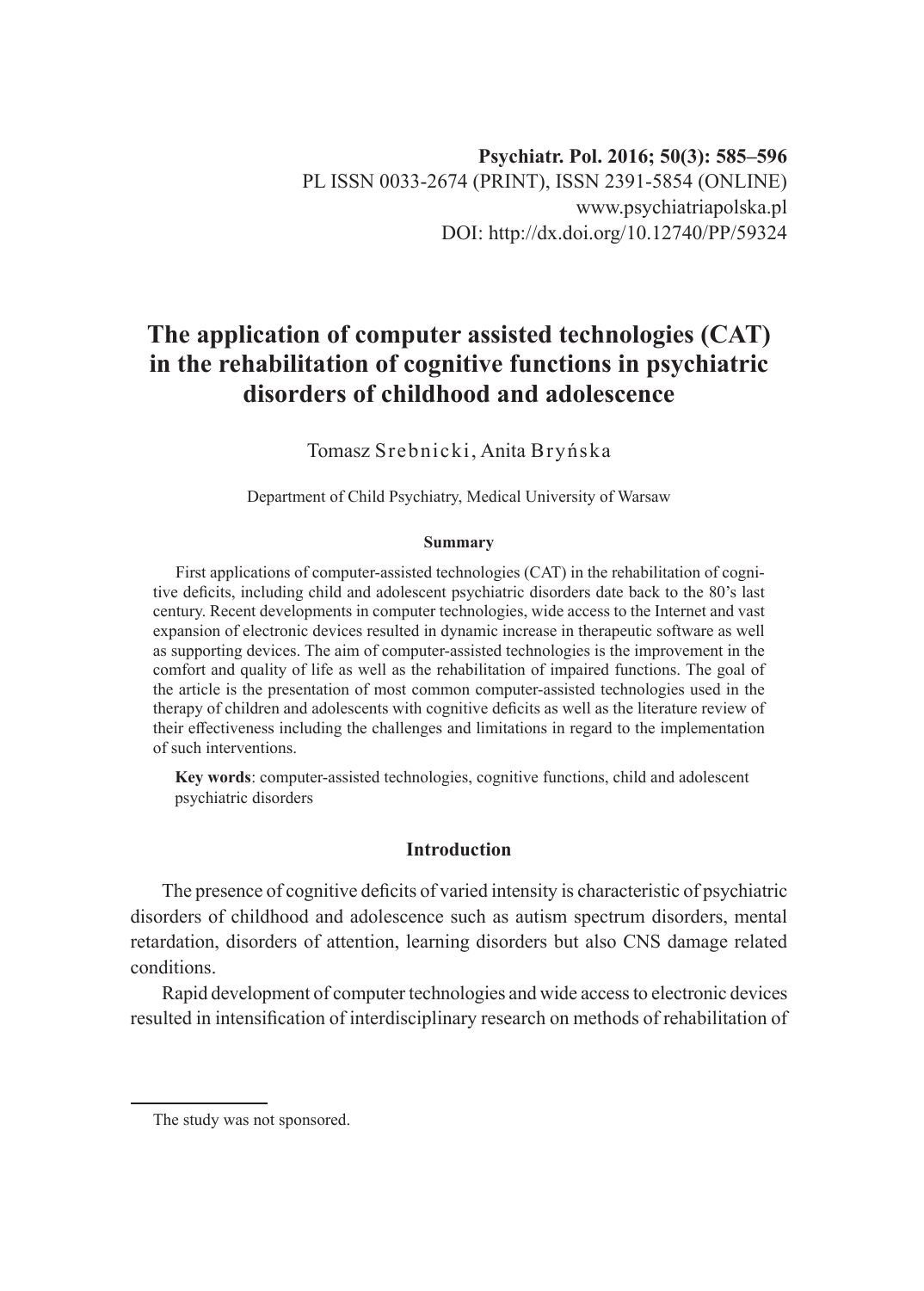cognitive deficits observed in neurodevelopmental disorders. The increase in research also stems from wider access to individualized psychotherapeutic interventions.

The models of interventions and related therapies are aimed at the rehabilitation of cognitive functions such as: memory, thinking, attention, concept formation, problem solving skills, inference skills and reactions to emotional stimuli.

One of the most important CAT-based domains of intervention is communication. Mikołajewska and Mikołajewski [1] list potential benefits of communication devices addressed for people with disabilities, seriously ill and aged, dividing them in three groups: health, social and economic.

Cognitive rehabilitation includes many approaches which define both type and underlying assumptions behind specific intervention. Assistive technologies in the form of supportive devices aimed at the improvement of quality of life within the existing deficit are one the most important types of intervention (communication devices or devices which improve computer accessibility such as alternative keyboards) [2].

The separate category of CAT includes applications and devices used as a part of therapeutic process in the rehabilitation of cognitive deficits of different etiology.

## **Aim**

The goal of this article is the presentation of possibilities and scopes of computerassisted technologies in the rehabilitation of cognitive deficits observed in psychiatric disorders of childhood and adolescence. The article also describes Polish contribution to the development of computer-assisted technologies in cognitive disorders.

## *Support and cognitive rehabilitation in executive functions, memory and attention disorders*

Computer-assisted technologies are used in memory disorders, especially in the rehabilitation of executive functions and mixed memory disorders related to the integration of executive functions e.g. working memory disorders. Executive functions are defined as cognitive processes engaged in the intentional control of thoughts and actions which serve effective adaptation to ever changing environmental conditions. The tasks are realized as a result of basic cognitive skills integration such as planning, sequencing, prioritizing, tasks switch, auto-observation, problem solving, activity initiation, but also prospective memory defined as the ability of memorizing things still to be done. In a wider understanding, memory processes include attention, including attentional control. Deficits of memory, executive functions and attention are observed in many child and adolescent psychiatric disorders, including attention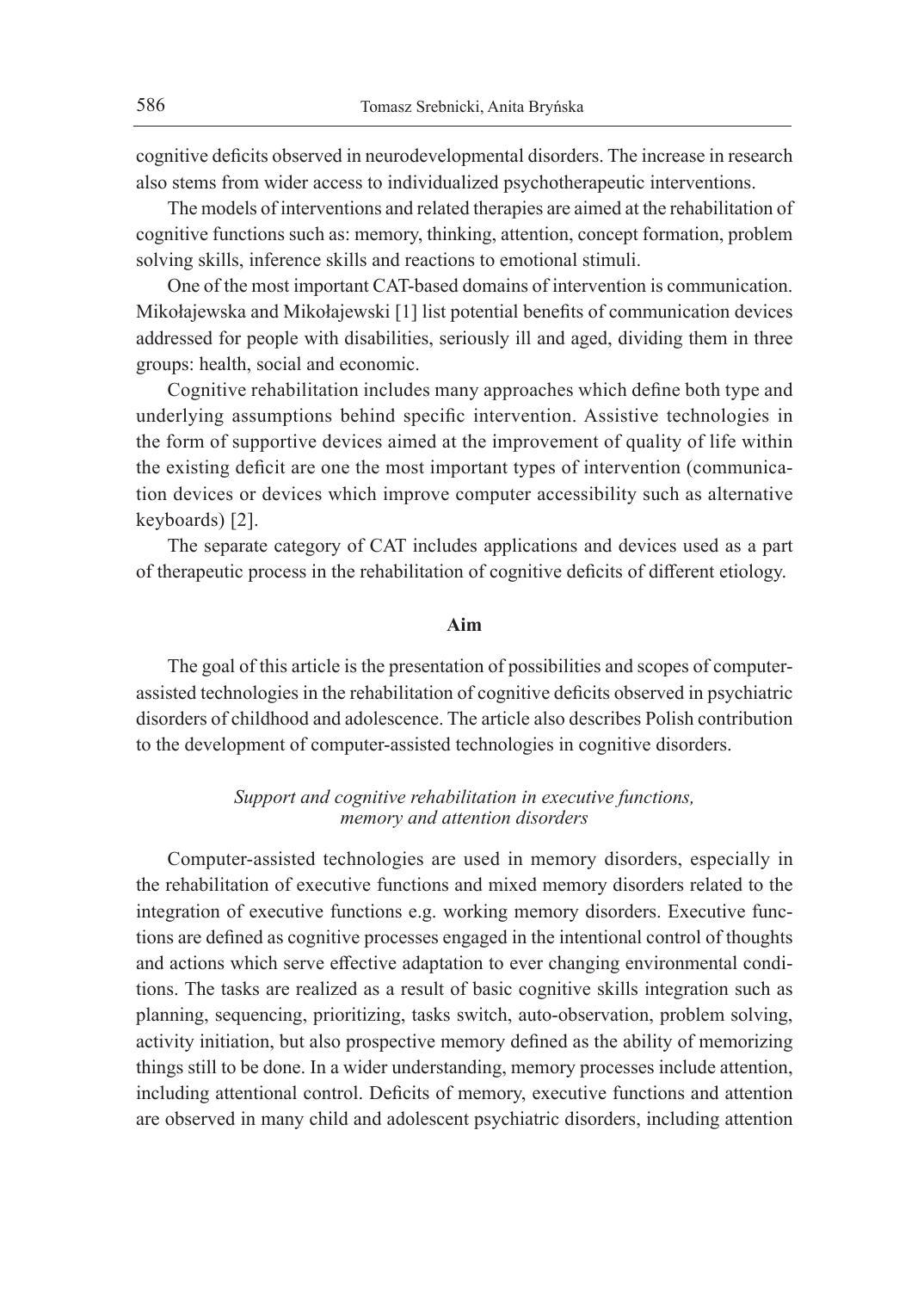deficit/hyperactivity disorder (ADHD), autism spectrum disorders (ASD), learning disabilities and acquired or congenital CNS injuries [3, 4].

Working memory deficit is characteristic of the majority of neurodevelopmental disorders. Working memory is defined as cognitive function which allows the storage of information for the time needed to process this information, whilst simple storage of information within visual or auditory modality is defined as short-term memory or attention capacity. In Baddeley's multimodal model of working memory [5] the capacity of attention is an integral part of working memory separated from central executive. The results of meta-analysis on working memory in ADHD have confirmed the presence of deficits in this domain [6].

The available supportive technologies developed for patients with deficits of memory and attention serve more as a prosthetics rather than rehabilitation devices and software. An enormous number of time management software such as planners, organizers or calendars is available on the internet. Localization software is available for patients with massive memory disorders which can identify the location of a person and give instructions about actions (e.g. bathroom – wash your hands). An interesting offer for patients with ADHD is WatchMinder® – a supportive and training device in the form of wristwatch which, among many other functions, helps concentrate during pre-defined time intervals by vibrating and reminding about the need to concentrate.

Some studies suggest the possibility of working memory training with designed software. One of the most popular working memory training software is Cogmed Robo-Memo® [7]. The online application consists of 25 sessions, 30 to 45 minutes each and is made up of 13 customized mini-games. The tasks include letter and number reversal and visual-spatial tasks (e.g. dynamic tasks where the user has to identify the primary location of a rotating object) presented within auditory and visual modality. The application is supported by motivational system through access to attractive computer game. The results of studies on the efficacy of the training have revealed its limited impact on core symptoms of ADHD. On the other hand, an improvement was observed in psychomotor speed as well as reading and counting skills [8]. Polish software is also available for the rehabilitation and support of individuals with ADHD (Cognitomniac series – ADHD module) [9]

#### *The use of computer-assisted technologies in autism spectrum disorders*

Computer-assisted technologies create great therapeutic opportunities in autism spectrum disorders, due to the specificity of cognitive deficits (theory of mind deficit). A continual and greatest increase in the number of software applications, reflected in the number of scientific publications is noted in this domain. Between last century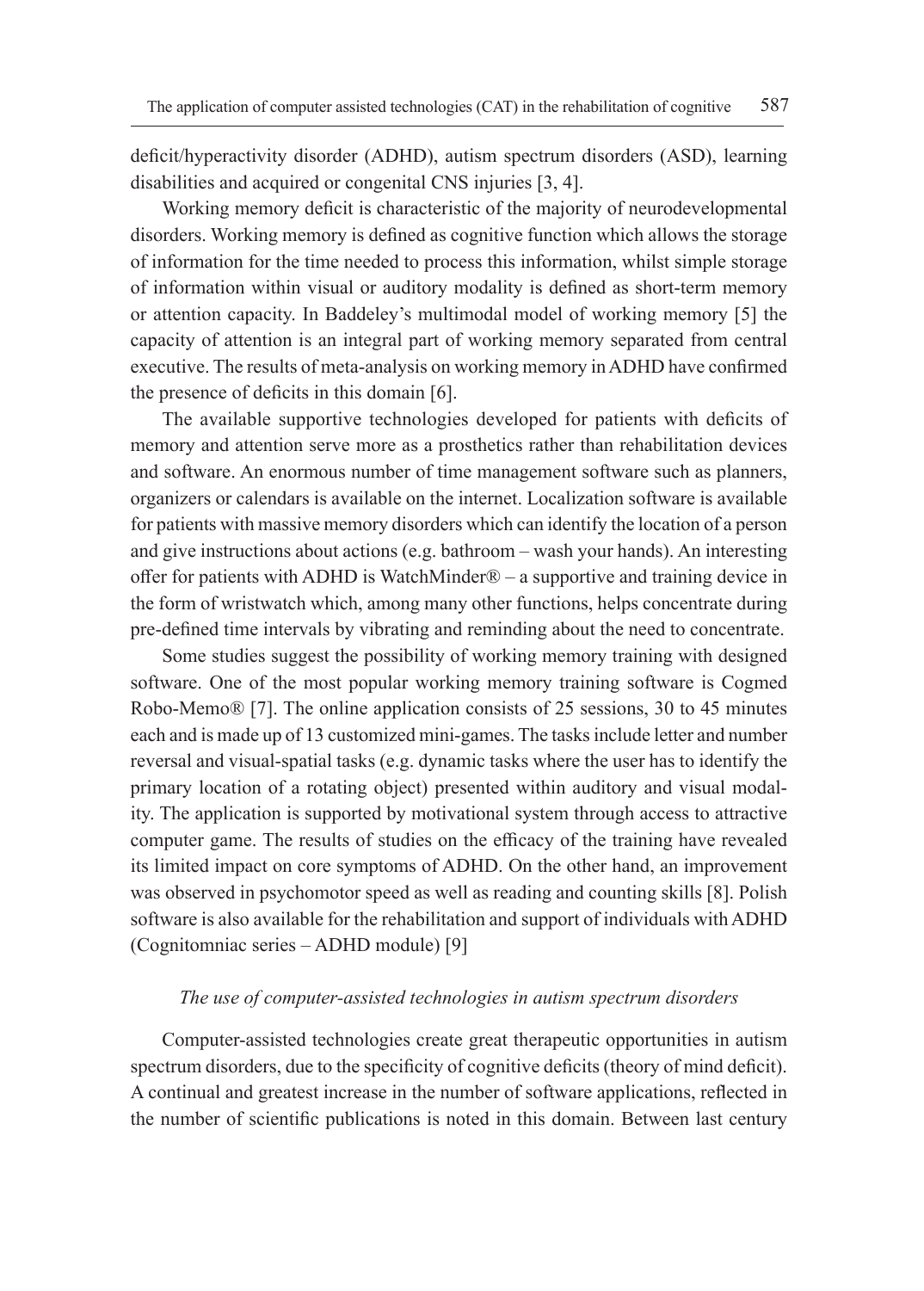seventies and eighties the number of publications ranged from 3 to 10 a year, with 30–40 studies a year published from 2005 [10].

Computer-assisted technologies used in therapy and support of autism spectrum disorders are applied both on commercial and scientific level. Lewandowska et al. [11] list the following categories of applications: communication, social skills and emotional intelligence trainings and applications developing specific skills: mathematical, linguistic and motor skills. As an example authors give www.iautism.info website which includes about 600 supportive applications, out of which only 8 were available in Polish.

Many authors list potential benefits of computer-assisted technologies for patients with ASD, which include: well defined structure, clear formulation of expectations, predictability of action schemas, minimization of distracters and control over associated problems such as overselectivity [12]. Another argument for the use of CAT is the possibility of immediate reinforcement delivery and withdrawal, the collection of data on trainee's reactions and usefulness in school environment. The main focus of studies on the application of computer-assisted technologies in ASD is on face processing skills, understanding of emotions, theory of mind, and rehabilitation of social skills.

In a very interesting article about the application of robots in neurological rehabilitation Mikołajewska and Mikołajewski [13] have described the possibilities of utilization of robots in the therapy of ASD. The authors have quoted the results of studies confirming that robots can make a good source of social behavior stimulation in ASD and have listed existing therapy supporting machines (e.g. KeepOn and RoboPanda). The authors have stated that therapeutic robots may be an important complement of other forms of therapy.

## *Rehabilitation of face processing skills, understanding of emotions and theory of mind*

Faces form homogenous class of visual stimuli (similar structure: identical group of elements within the same configuration). Holistic perception and decoding process observed in healthy individuals allows reliable face recognition from the group of faces, despite obvious similarities. Individuals with ASD process faces by concentrating on concrete details with no holistic processing of configuration of details (e.g. relationships and connections between elements of faces). The deficit does not imply the total lack of face recognitions and can be observed in more challenging tasks which require identification of emotional meaning to particular elements. Joseph and Tanaka [14] observed that holistic processing in ASD takes place if the critical emotional information is localized around mouth area. Similar results were observed by Hopkins and Basani [15] in a study on children with ASD. What is more, both authors pointed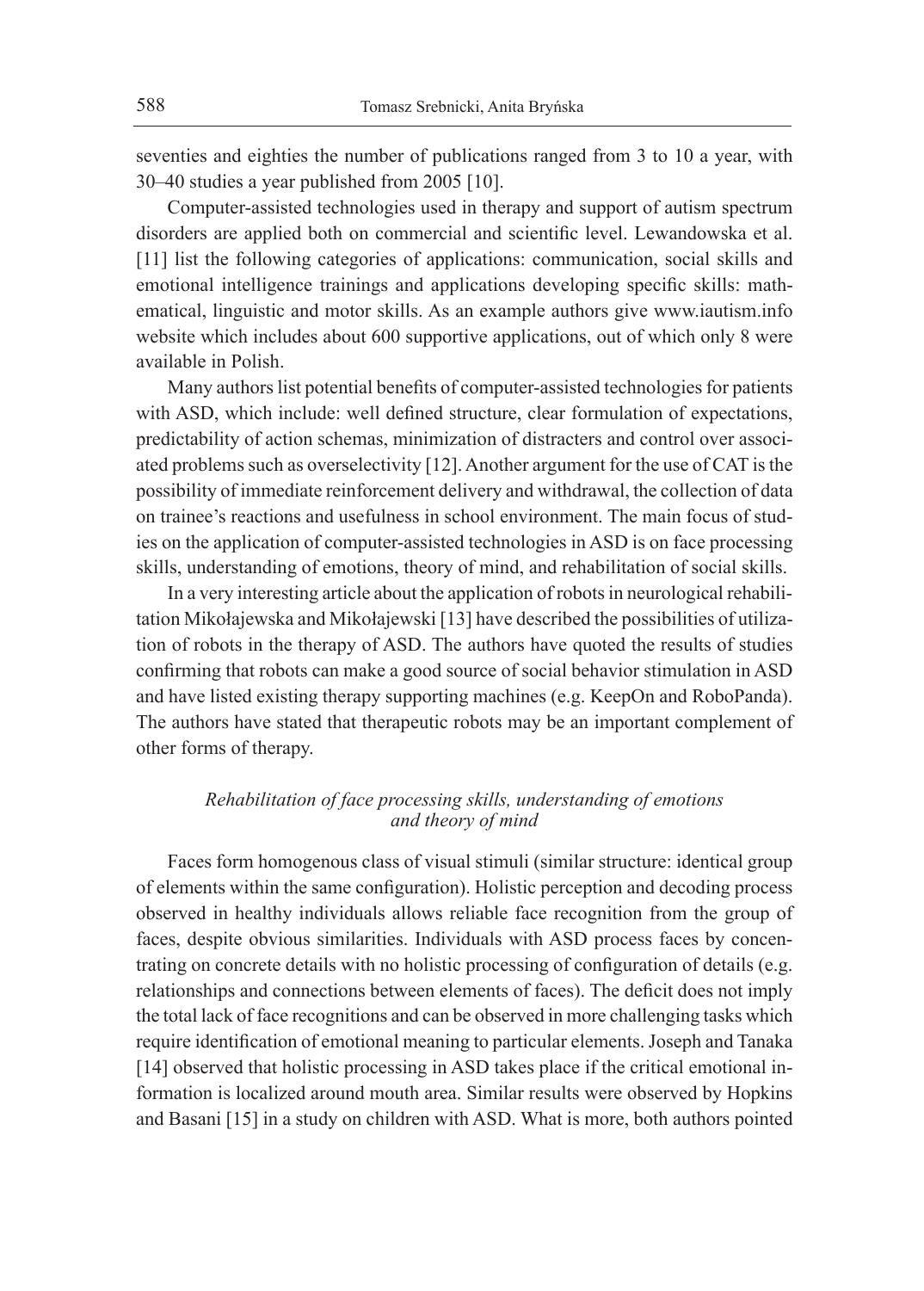out to significant problems with face recognition based on photographs of eyes. Face processing deficits are linked to emotion recognition problems [16] which, according to many authors are a reflection of a broader information processing deficit or deficit of identification of relationships, characteristic for ASD [17]. Emotion recognition deficits (own and others') are pronounced if an emotion requires mentalization skills (ability to identify whether someone is for example sarcastic, jealous or confused). It is acknowledged that face processing and emotion identification deficits are a basis of social problems in ASD thus computer-assisted technologies mainly address these deficit domains.

Let's Face It (LFI!) is an interactive application designed for the rehabilitation of face processing deficits (mainly omission of eye gaze in the process of information processing), identification of identity [18, 19] as well as deficits of holistic processing [14, 20]. The domains trained by the application include recognition of faces as source of information, identification of facial expression/identity, identification of face in social context. On the other hand, Mind Reading: The Interactive Guide to Emotions™ [21] is software designed for rehabilitation of understanding of emotions. The software uses the library of 400 emotions (presented in the form of photos or short films), training segment (in the form of quiz games which teach how to match face expressions and tone of voice with different emotions) and interactive games (which require skills such as guessing and matching emotions). The results of research on child population are promising and have shown improvement in identification of complex emotional based faces and tone of voice as well as generalization of acquired skills [22]. Another application designed to improve emotion recognition based on faces and evoked by specific situations as well as identification of mental states is Emotion Trainer [12]. Silver and Oakes [12], in their study with a control group, observed that children with ASD trained with the software had shown improvement in the recognition of emotional states. Moore et al. [23] developed rehabilitation software in the form of three dimensional human-like avatar which simulated participation in real life experiences and acting out four different emotions: sadness, anger, happiness and fear. Training participants had to identify emotions presented, attempt to predict them in various situations but also identify situations which could evoke a given emotion. According to the authors, the improvement observed in children with ASD was mainly due to interactive virtual environment.

Attempts are made to develop a tool addressing theory of mind skills. One of the first computer programs to help stimulate theory of mind was developed by Swettenham [24]. The software is based on false beliefs scenarios. The effectiveness of the intervention has not been proved. Charlop-Christy and Daneshvar [25] used video modeling to teach "taking somebody else's perspective" as an important component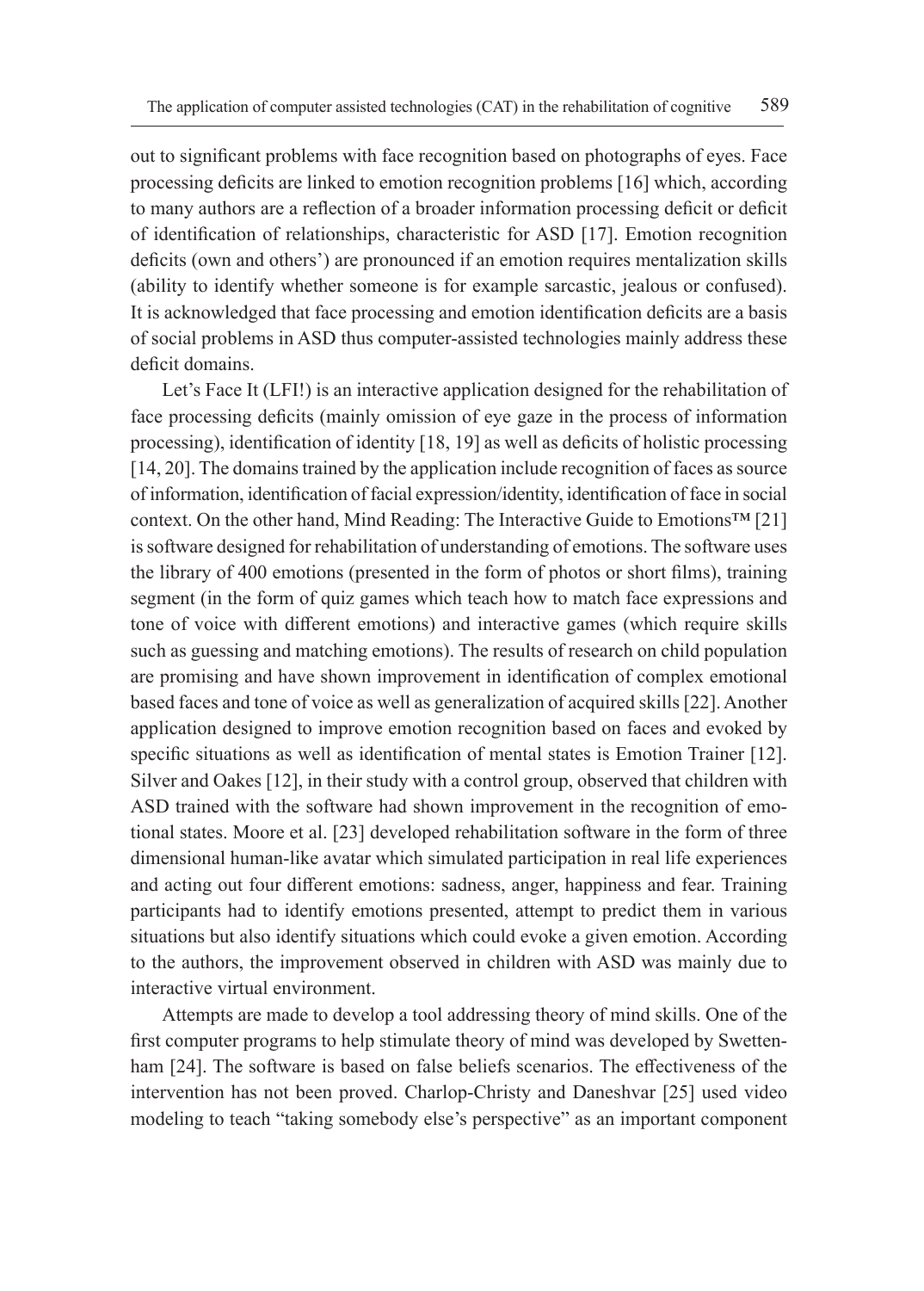of the ToM. Children participants were trained by watching videos presenting familiar adults who modeled appropriate behavior which took into account the perspective of other person and explained cues which helped them understand the perspective. The method significantly improved ASD children skills in the trained domain.

## *Social skills development*

Social skills and non verbal aspects of communication deficits are observed in all individuals with ASD although their intensity may vary. Most often observed problems include inadequate eye contact, inadequate reaction to and identification of needs of others and inadequate responses to verbal and non-verbal interactions. Therapeutic interventions, including computer aided technologies may directly address the deficits although they mainly reflect ToM problems. Two technological domains are applied in the therapy of social skills in individuals with ASD: virtual reality and video modeling.

Virtual reality defined as three dimensional simulation of real or imaginary world allows the user to interact with others with the use of avatar (computer representation of the self). Churchill and Snowdon [26] have listed five elements of virtual environment which make it potentially useful in the therapy of individuals with ADS: shared context, the awareness of the existence of others, the need to negotiate and maintain communication and access to different "points of view". In practice the technology allows participation in everyday situations (such as going shopping or spending breaks in school) and multiple practice of social skills in realistic "here and now" format [27]. What is more, training can be organized in safe and controlled conditions which eliminate stressors which may influence learning process and help to avoid negative outcomes resulting from failure [28]. The method also helps to develop the theory of mind by allowing emotional expression and enforcing interpretation of emotions of interlocutors. The effectiveness of interventions based on virtual technology in ASD has been confirmed, for example in the therapy of social problems solving skills [29] or play interactions [30].

The main goal of video modeling-based interventions is to increase the intensity and diversity of social behaviors. Taking into account communication limitations of some patients with ASD visuo-non verbal models of intervention are often used. The majority of studies on video modeling interventions have revealed positive outcomes in learning new and key social skills. Charlop-Christy et al. [31] showed improvement in emotion expression, spontaneous greeting, conversation skills, cooperation-based play maintenance and everyday life skills. Nikopoulos and Keenan [32] described positive outcomes in the initiation of social interactions, decrease of self isolation and associated increase in time spent on shared play. The study made by Sansosti and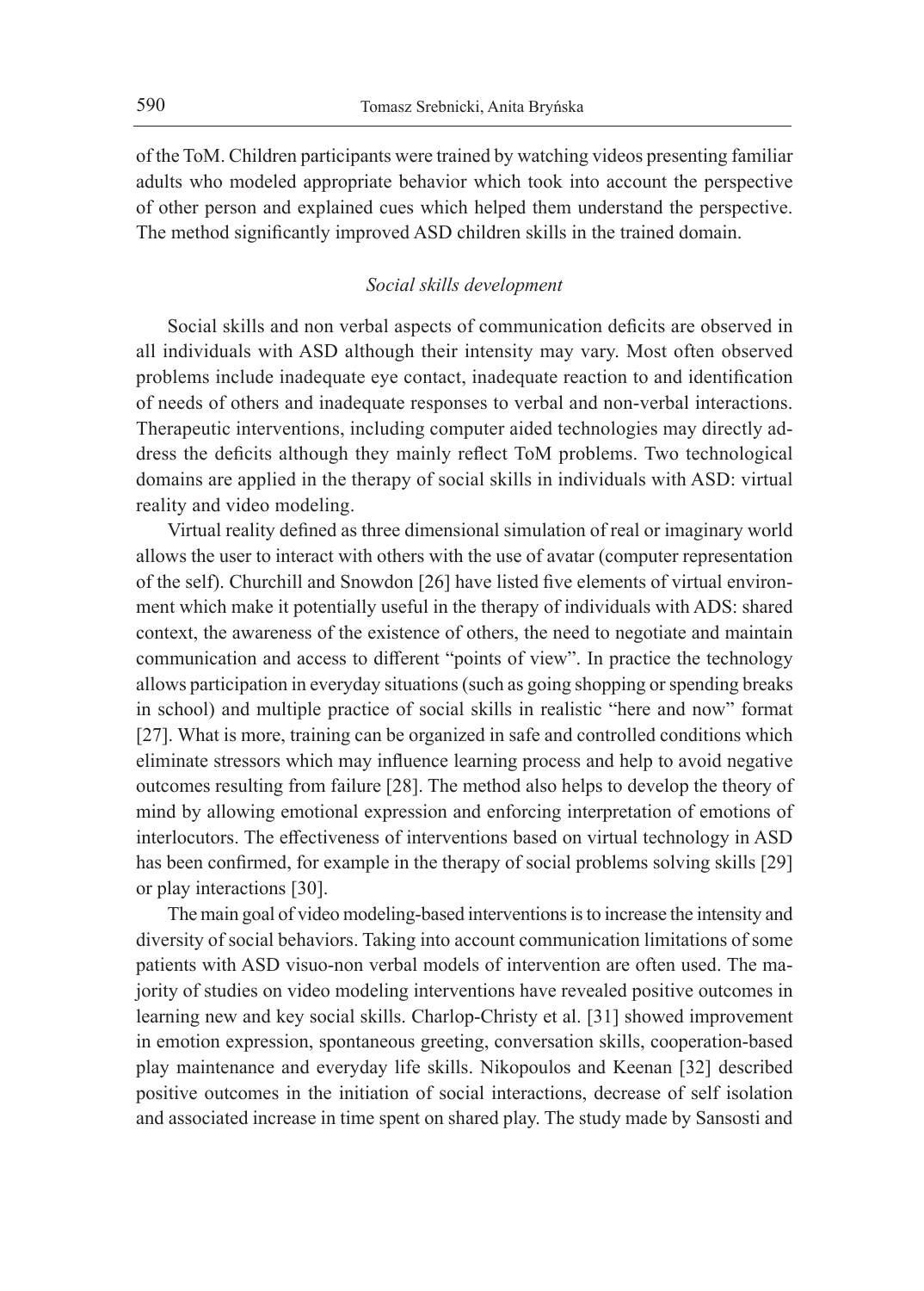Powell-Smith [33] has shown the effects of newly acquired skills which included toy sharing, greetings and joining play in two week follow up.

The Polish application Mówik [34] with speech synthesis based on the Polish system Ivona for individuals with speech disorders of varied etiology, including autism spectrum disorders, is commercially available. The producer also delivers software for individuals with severe speech disorders – Gadaczek [35] which enables text message recording which, depending of version, can be accompanied by Mówik system symbols.

A nonprofit website developed by an IT engineer – a father of an autistic boy contains a large number of applications aimed at the stimulation of expressive and receptive speech skills, arithmetic, geometry and clock reading [36]. Cognitomniac series [37] also offers stimulation software for children with austim (Cognitomniac series – Autism module).

"Autilius – unearthly support of therapy" is a computer system for the therapy of ASD children which helps develop social attention, imitation, cognitive and social skills and other domains. The project is currently being developed in cooperation with the Department of Psychology of University of Warsaw. The project is financed by The National Centre for Research and Development [38].

#### *The limitations of computer-assisted technologies in ASD*

According to some authors the application of computer-assisted technologies may increase problems characteristic for ASD [39]. The limitation of interactions with therapeutic and educational environments may lead to even greater social isolation. The "rigidity" observed in some patient with ASD may be reinforced or increased as well as the number of challenging behaviors related to denial of computer access or obsessive compulsive behaviors. A very important question related to the application of both computer-assisted technologies and traditional approaches is generalization of skills acquired by individuals with ASD onto other environments (the improvement is observed and only limited to concrete task activity)

#### *The application of computer-assisted technologies in learning disorders*

Visuo-spatial, auditory, language and sensory deficits are characteristic of learning disorders and supported by computer aided therapies. In several studies on patients with dyslexia speech identification and dynamic modification of text software was used (e.g. SeeWord*®*) [40]. In particular, the software addressed difficulties with visual decoding of letters, numbers, punctuation marks or complete words which contained similar shape letters. Supporting software (e.g. Inspiration®) which helps to create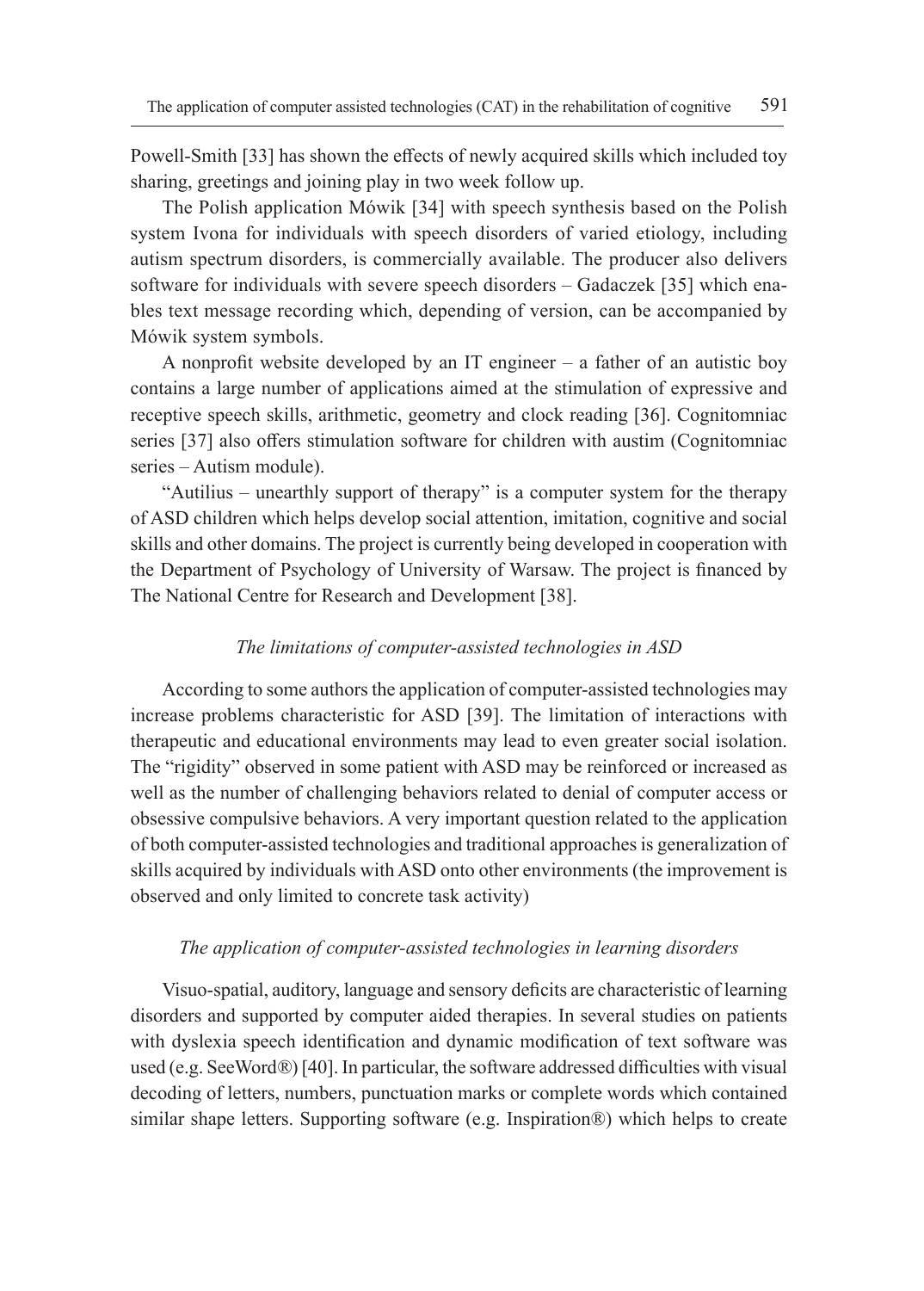concept maps of a written text (defined as the categorization of information in visual mode) and present written text through auditory modality is also available.

Polish software market offers a wide range of therapeutic software and supporting devices for children with learning disabilities, speech disorders as well as hearing and communication problem (applications: Logopedia 2.0 [41], MatŚwiat, Dysleksja [42], Cognitomniac series – learning disabilities module [43], Eduterapeutica therapeutic software [44]).

#### *The application of computer-assisted technologies in mental retardation*

Individuals with mental retardation form a highly heterogeneous group due to etiological complexity and unique clinical presentations. The choice of computerassisted technologies should remain in close relationship with diagnosed cognitive and communication deficits. The computer-assisted technologies have been developed within early intervention, stimulation of cognitive functions (e.g. Abrakadabra – an application stimulating cause and effect reasoning) as well as stimulation of more complex skills such as reading or writing.

Communication deficits are addressed by VOCA (voice output communication aids) speaking devices (e.g. QuicTalker communicator) [45] and other augmentative and communication technologies (e.g. application Mówik) [34].

Computer-assisted technologies are also used in optimization of activities of daily living (ADL) and increase of independence (e.g. BJ TOYBOX device which enables control over many toys or other devices or Comfy keyboard for easier computer use [46]).

In terms of supporting children with mental retardation software there is available software to support early childhood development. One of the most powerful Polish application is Wczesne Wspomaganie Rozwoju – Z Tosią przez Cztery Pory Roku (Early Development Support – Four Seasons with Tosia) and Tosia i Przyjaciele (Tosia and Friends) [47]. The application, complemented by the application of the therapist, is designed for the early treatment of cognitive, perceptual and motor functions disorders, multi-sensory stimulation and comprehensive child development support.

## **Recapitulation**

The application of computer-assisted technologies in the rehabilitation of cognitive deficits observed in neurodevelopmental disorders is a very promising supplement of traditional therapies due to high customizability and universality. It seems that technology-based intervention may take lead in the therapy of ASD in the future. A lot of studies have confirmed the effectiveness of technology-based interventions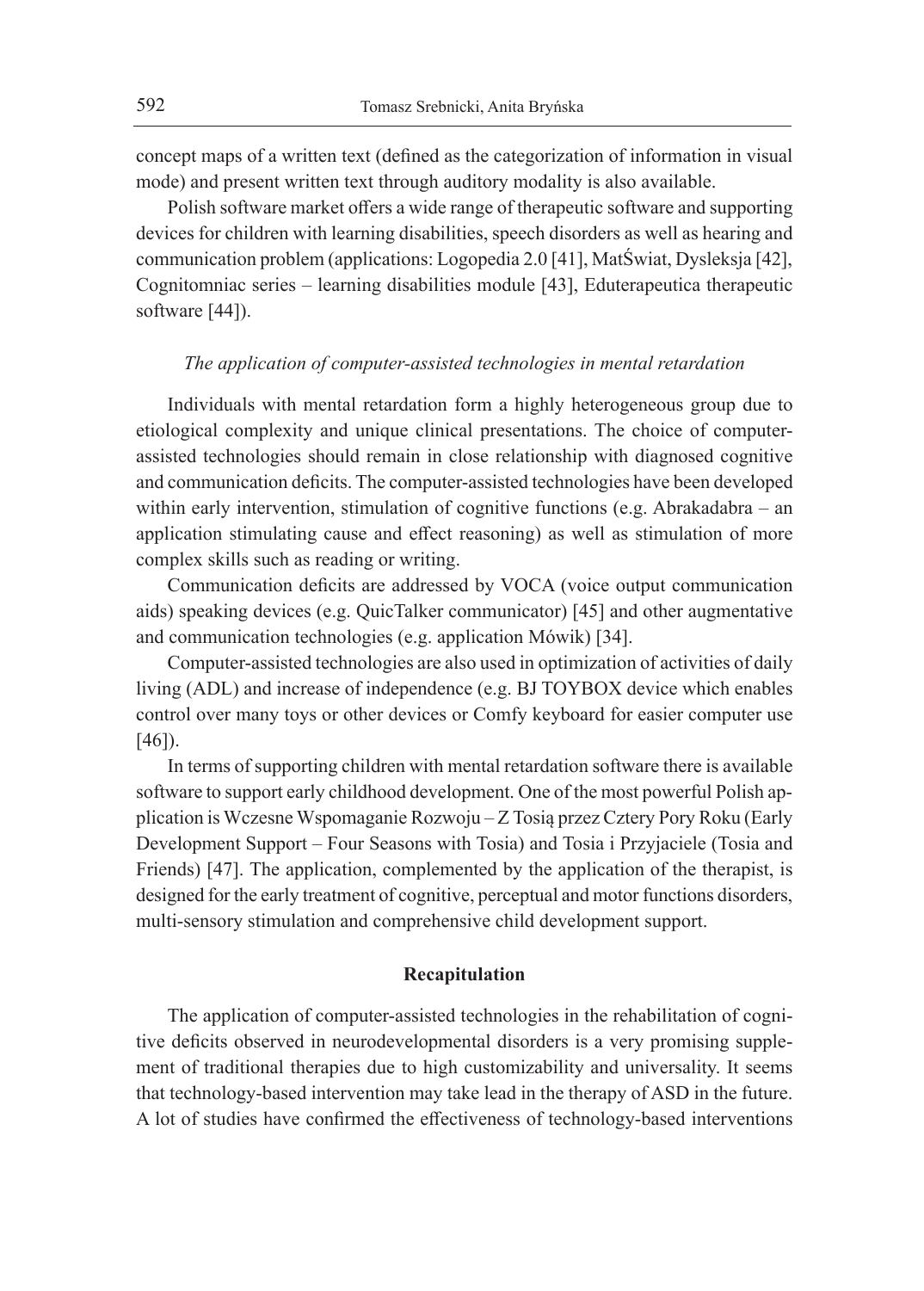in neurodevelopmental disorders. Unfortunately, the lack of strictly defined control conditions and comparisons with evidence-based treatments is a serious limitation of most of the studies.

#### **References**

- 1. Mikołajewska E, Mikołajewski D. *Komunikacja dla osób niepełnosprawnych w środowiskach nowych mediów*. Lingua ac Communitas 2012; 22: 89–112 .
- 2. Pilch A. *Technologia wspomagająca wprowadzenie do bloku tematycznego*. Bulletin of the Association "Mówić bez Słów" 2007; 1(14): 2–3.
- 3. Gross H, Kling A, Henry G, Herndon C, Lavretsky H. *Local cerebral glucose metabolism in patients with long-term behavioral and cognitive deficits following mild traumatic brain injury*. J. Neuropsychiatry Clin. Neurosci. 1996; 8: 324–334.
- 4. Chappell PB, Riddle MA, Scahill L, Lynch KA, Schultz R, Arnsten A. et al. *Guanfacine treatment of comorbid attention-deficit hyperactivity disorder and Tourette's syndrome: preliminary clinical experience*. J. Am. Acad. Child. Adolesc. Psychiatry 1995; 34: 1140–1146.
- 5. Baddeley A. *Working memory*. Curr. Biol. 2010; 20: 136–140.
- 6. Rogers, M, Hwang H, Toplak M, Weiss M, Tannock R. *Inattention, working memory, and academic achievement in adolescents referred for attention deficit/hyperactivity disorder (ADHD)*. Child Neuropsychol. 2011; 17: 444–458.
- 7. Cogmed RoboMemo. Pearson Education. Upper Saddle River, NJ.
- 8. Zach S, Kenny LH, Randall WE. *Cogmed working memory training: Does the evidence support the claims?* J. App. Res. Mem. Cogn. 2012; 1: 185–193.
- 9. http://www.harpo.com.pl/index.php?prtlid=1098&kat\_id=175&art\_id=840 [retrieved: 20.08. 2015].
- 10. Ploog BO, Scharf A, Nelson DS, Brooks PJ. *Use of Computer-Assisted Technologies (CAT) to enhance social, communicative and language development in children with Autism Spectrum disorder*. J. Autism Dev. Disord. 2013; 43: 301–322.
- 11. Lewandowska A, Kołakowska A, Anzulewicz A, Jarmołkowicz E, Rewera J. *E-technologie w edukacji i terapii dzieci z autyzmem w Polsce*. EduAkcja Magazyn edukacji elektronicznej 2014; 2(8): 42–48.
- 12. Silver M, Oakes P. *Evaluation of a new computer intervention to teach people with autism or Asperger Syndrome to recognize and predict emotions in others*. Autism 2001; 5: 299–316.
- 13. Mikołajewska E, Mikołajewski D. *Roboty terapeutyczne w rehabilitacji neurologicznej dzieci*. Neurol. Dziec. 2012; 42(21); 59–64.
- 14. Joseph RM, Tanaka J. *Holistic and part-based face recognition in children with autism*. J. Child Psychol. Psychiatry 2003; 44: 529–542.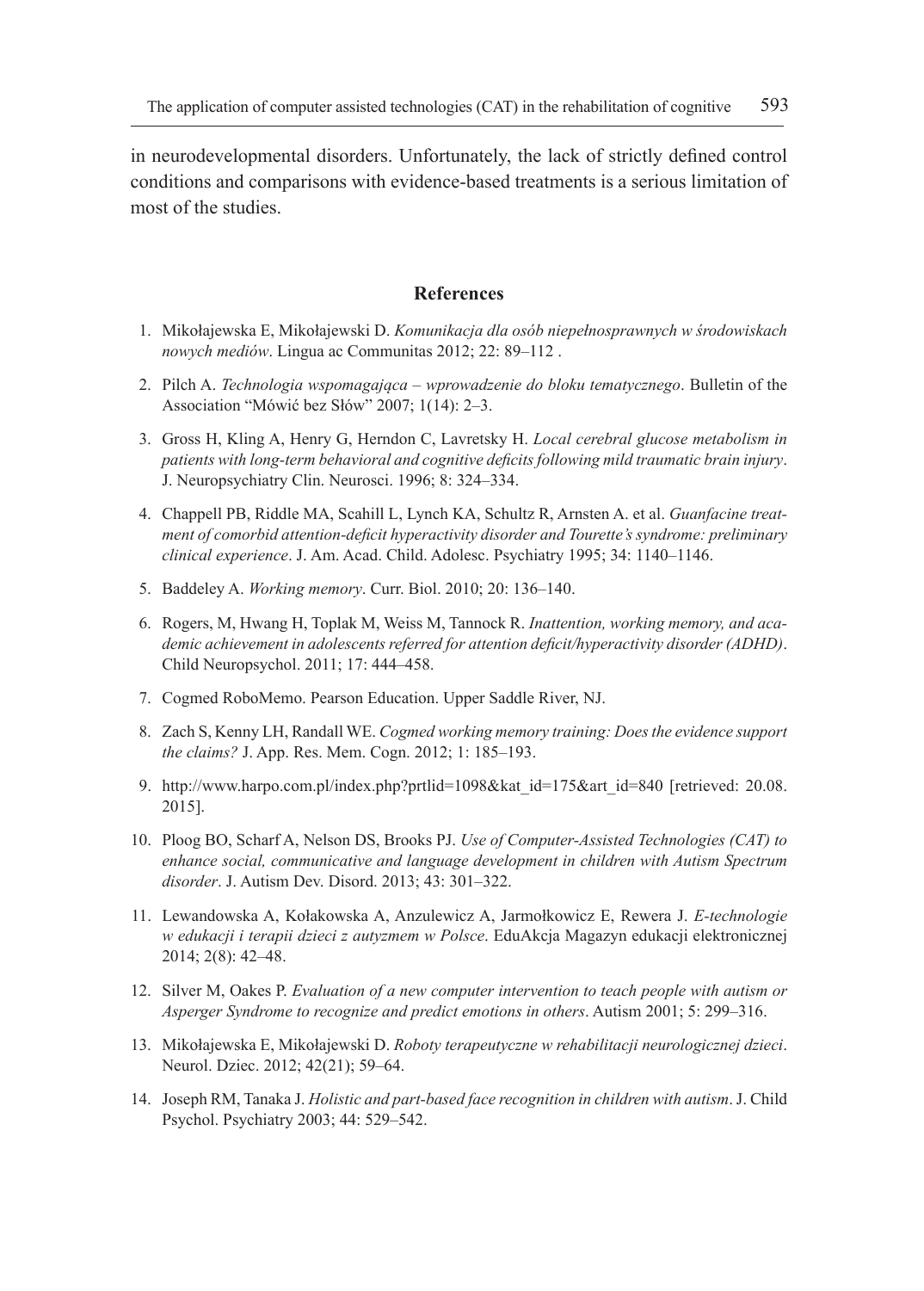- 15. Hopkins KB, Basani L. *Children with fragile X syndrome and children with autism show distinct impairments in emotional understanding*. New York: American psychological society conference; 2005.
- 16. Bölte S, Hubl D, Feineis-Matthews S, Prvulovic D, Dierks T, Poustka F. *Facial affect recognition training in autism: can we animate the fusiform gyrus?* Behav. Neurosci. 2006; 120: 211–216.
- 17. Humphreys K, Minshew N, Leonard GL, Behrmann M. *A fine-grained analysis of facial expression processing in high-functioning adults with autism*. Neuropsychologia 2007; 45: 685–695.
- 18. Rutherford MD, Clements KA, Sekuler AB. *Differences in discrimination of eye and mouth displacement in autism spectrum disorders*. Vision Res. 2007; 47: 2099–2110.
- 19. Wolf JM, Tanaka JW, Klaiman C, Cockburn J, Herlihy L, Brown C. et al. *Specific impairment of face-processing abilities in children with autism spectrum disorder using the Let's Face It! skills battery*. Autism Res. 2008; 1: 329–340.
- 20. Gauthier I, Klaiman C, Schultz RT. *Face composite effects reveal abnormal face processing in Autism spectrum disorders*. Vision Res. 2009; 49: 470–478.
- 21. Golan O, Baron-Cohen S. *Systemizing empathy: teaching adults with Asperger syndrome or high-functioning autism to recognize complex emotions using interactive multimedia*. Dev. Psychopathol. 2006; 18: 591–617.
- 22. Golan O, Baron-Cohen S, Hill JJ, Rutherford MD. *The 'reading the mind in the voice'-testrevised: A study of compex emotion recognition in adults with and without autism spectrum conditions*. J. Autism Dev. Disord. 2007; 37: 1096–1106.
- 23. Moore D, Cheng Y, McGrath P, Powell NJ. *Collaborative virtual environment technology for people with autism*. Focus Autism Other Dev. Disabl. 2005; 20: 231–243.
- 24. Swettenham J. *Can children with autism be taught to understand false belief using computers*. J. Child Psychol. Psychiatry 1996; 37: 157–165.
- 25. Charlop-Christy MH, Daneshvar S. *Using video modeling to teach perspective talking to children with autism*. J. Posit. Behav. Interv. 2003; 5: 12–21.
- 26. Churchill EF, Snowdon D, Munro A. *Collaborative virtual environments: Digital places and spaces for interaction*. London, UK: Springer Verlag; 2001.
- 27. Cobb S, Kerr S, Glover T. *The AS Interactive Project: Developing virtual environments for social skills training in users with Asperger syndrome*. In: Dautenhahn K. ed. *Robotic and virtual interactive systems in autism therapy* (Communications of the Adaptive Systems Research Group, University of Hertfordshire, Report No. 364). Hatfield, UK: University of Hertfordshire; 2001.
- 28. Beardon, L, Parsons S, Neale H. *An interdisciplinary approach to investigating the use of virtual reality environments for people with Asperger syndrome*. Educ. Child Psychol. 2001; 18: 53–62.
- 29. Bernard-Opitz V, Sriram N, Nakhoda-Sapuan S. *Enhancing social problems solving in children with autism and normal children through computer-assisted instructions*. J. Autism Dev. Disord. 2001; 31: 377–384.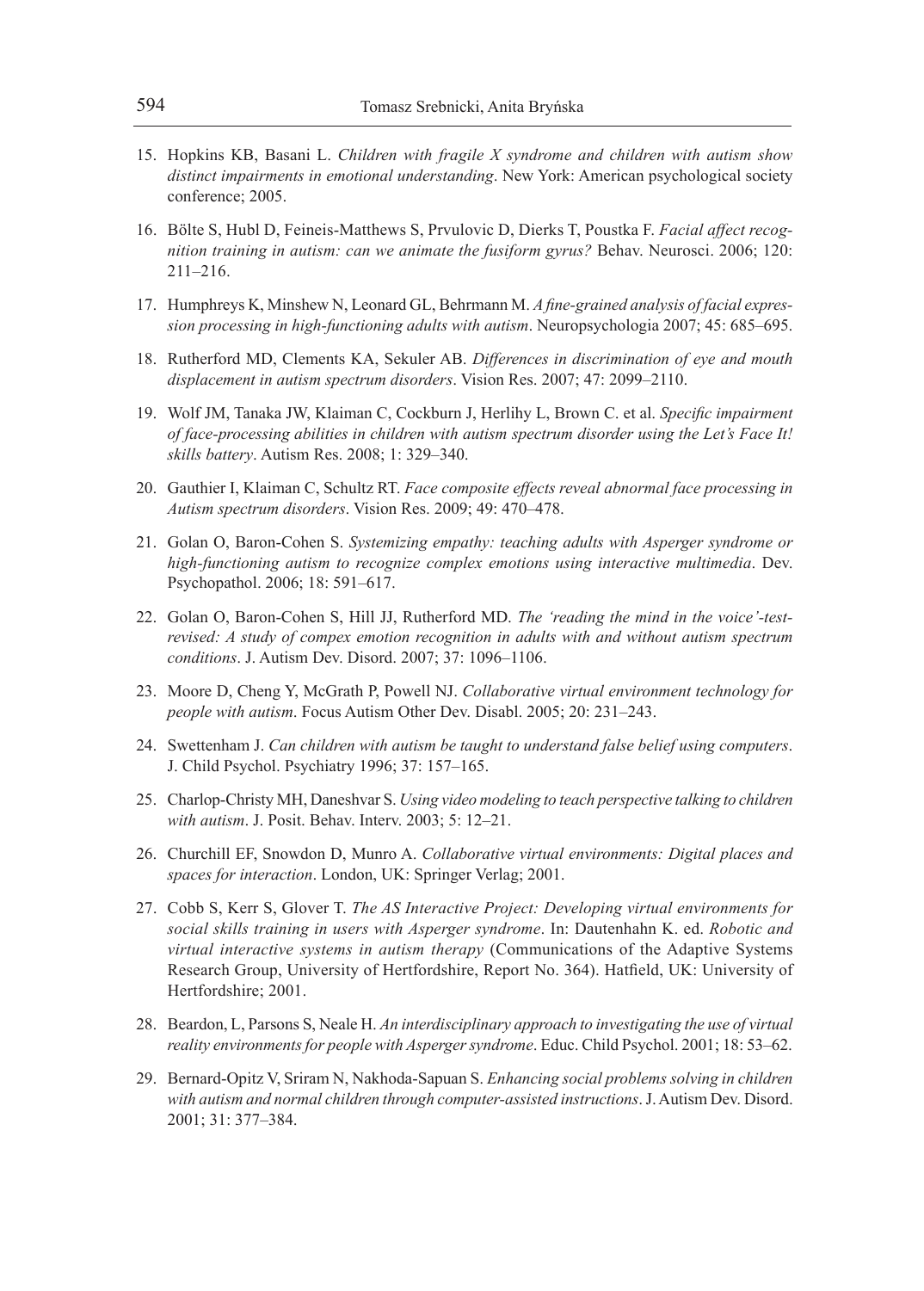- 30. Farr W, Yuill N, Raffle H. *Social benefits of a tangible user interface for children with Autism Spectrum Conditions*. Autism 2010; 14; 237–252.
- 31. Charlop-Christy MH, Le L, Freeman KA. *A comparison of video modeling with in vivo modeling for teaching children with autism*. J. Autism Dev. Disord. 2000; 30: 537–552.
- 32. Nikopoulos CK, Keenan M. *Using video modeling to teach complex social sequences to children with autism*. J. Autism Dev. Disord. 2007; 37: 678–693.
- 33. Sansosti FJ, Powell-Smith KA. *Using computer-presented social stories and video models to increase the social communication skills of children with high-functioning autism spectrum disorders*. J. Posit. Behav. Interv. 2008; 10: 162–178.
- 34. Markuc E. *Wspomaganie niezależności komunikacyjnej dziecka niemówiącego w rodzinie za pomocą programu MÓWik*. Annales Universitatis Paedagogicae Cracoviensis, Studia Pedagogica III. Krakow; Pedagogical University Press, 2014; 119-127.
- 35. www.gadaczek.pl [retrieved: 20.08.2015].
- 36. www.autyzmsoft.pl [retrieved: 20.08.2015].
- 37. http://www.harpo.com.pl/index.php?prtlid=1098&kat\_id=175&art\_id=839 [retrieved: 20.08. 2015].
- 38. www.ncbir.pl/gfx/ncbir/pl/defaultaktualnosci/640/2977/1/lista\_projektow\_dofinansowanych\_w ii konkursie innotech sciezka hi-tech.pdf [retrieved: 29.03.2016].
- 39. Bernard-Opitz V, Ross K, Tuttas ML. *Computer assisted instruction for autistic children*. Ann. Acad. Med. Singapore. 1990; 19: 611–616.
- 40. Gregor P, Dickinson A, Macaffer A, Andreasen P. *SeeWord-a personal word processing environment for dyslexic computer users*. Br. J. Educ. Technol. 2003; 34: 341–355.
- 41. Walencik-Topiłko A, Draczyńska L, Godlewska K, Elmanowska J, Szady K, Zielińska M. *Logopedia. Multimedialne oprogramowanie do diagnozy i terapii logopedycznej z wyposażeniem pomocniczym. Poradnik metodyczny*. Gdynia: Wydawnictwo Young Digital Planet SA; 2011.
- 42. Domaradzka-Grochowalska Z, Zielińska M. *Ryzyko dysleksji, dysleksja, wady wymowy a współczesne możliwości technologiczne*. In: Brejnak W, Wolnicz-Pawłowska E. ed. *Logopedia a specjalne potrzeby edukacyjne w obliczu reformy szkolnej*. Vol. 2. Warsaw: Cardinal Stefan Wyszyński University; 2011. p. 34–41.
- 43. http://www.harpo.com.pl/index.php?prtlid=1098&kat\_id=175&art\_id=841 [retrieved: 25.08. 2015].
- 44. Kopiela-Koperek A. *Logopedia z komputerem, skuteczny duet w diagnozie i terapii wad wymowy u najmłodszych dzieci*. Bliżej przedszkola 2014; (114): 94.
- 45. http://www.harpo.com.pl/index.php?prtlid=1098&art\_id=852 [retrieved: 25.08.2015].
- 46. http://www.harpo.com.pl/index.php?prtlid=1098&art\_id=527 [retrieved: 25.08.2015].